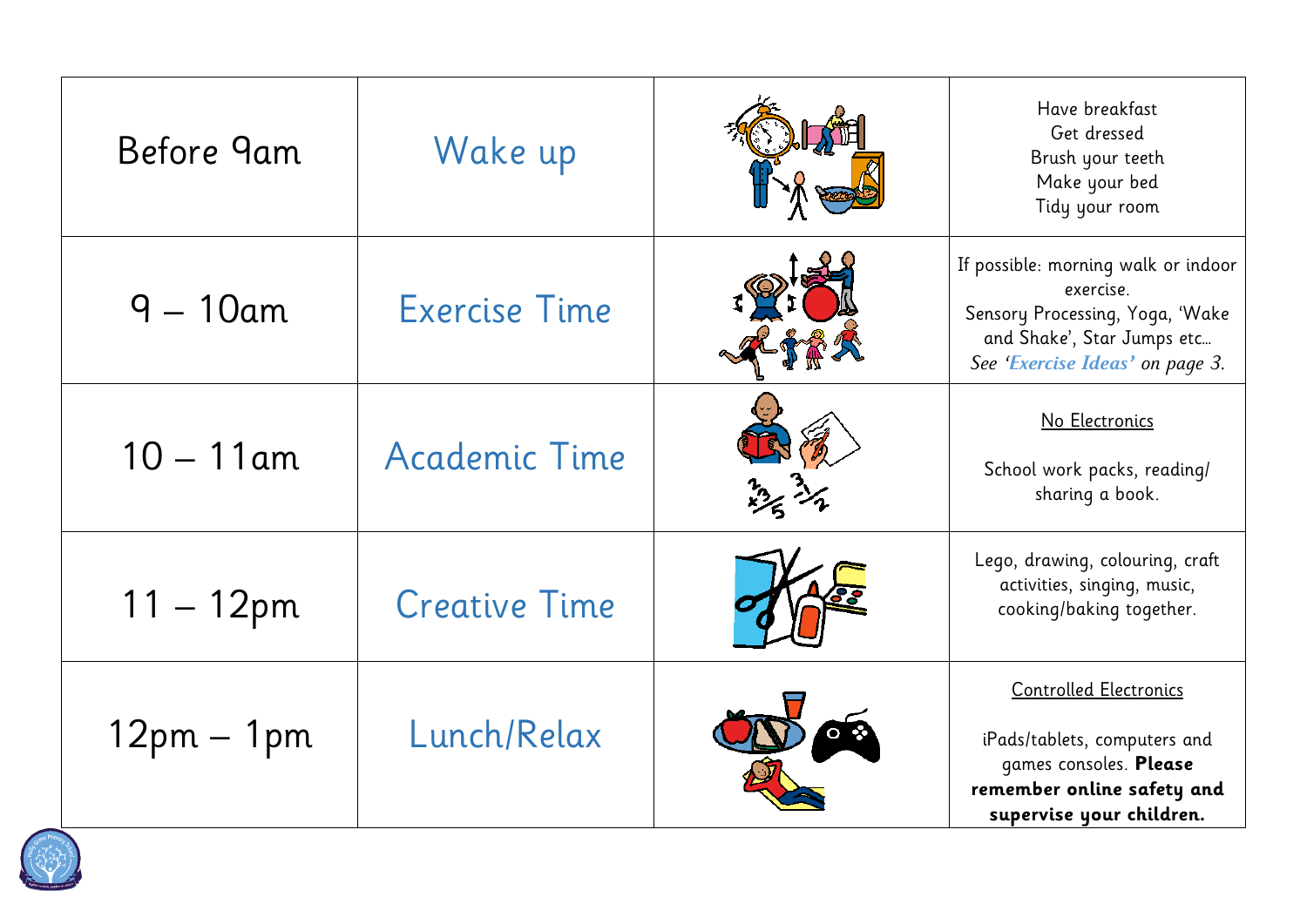# 1pm -1:30pm Exercise Time *See 'Exercise Ideas' on page 3*

# No Electronics

| 1pm -1:30pm      | <b>Exercise Time</b>    |          | See 'Exercise Ideas' on page 3                                                                                       |
|------------------|-------------------------|----------|----------------------------------------------------------------------------------------------------------------------|
| $1:30 - 2:30$ pm | Academic Time           | way 31/2 | No Electronics<br>School work packs, reading/ sharing a<br>book.                                                     |
| $2:30 - 3:00$ pm | Quiet Time              |          | Relax with a book, watch a TV<br>programme or play a board game<br>etc                                               |
| $3:00 - 4:00$ pm | Fresh Air               |          | Outdoor play or exercise indoors.                                                                                    |
| $4:00 - 5:00$ pm | <b>Electronics Time</b> |          | <u>Supervised Electronics</u><br>Supervised educational<br>games/apps. (see list of Websites<br>and Apps on page 3). |
| $5:00 - 6:00$ pm | Tea Time                |          | Have tea and then relax and<br>prepare for bed/story time.                                                           |



## Supervised Electronics